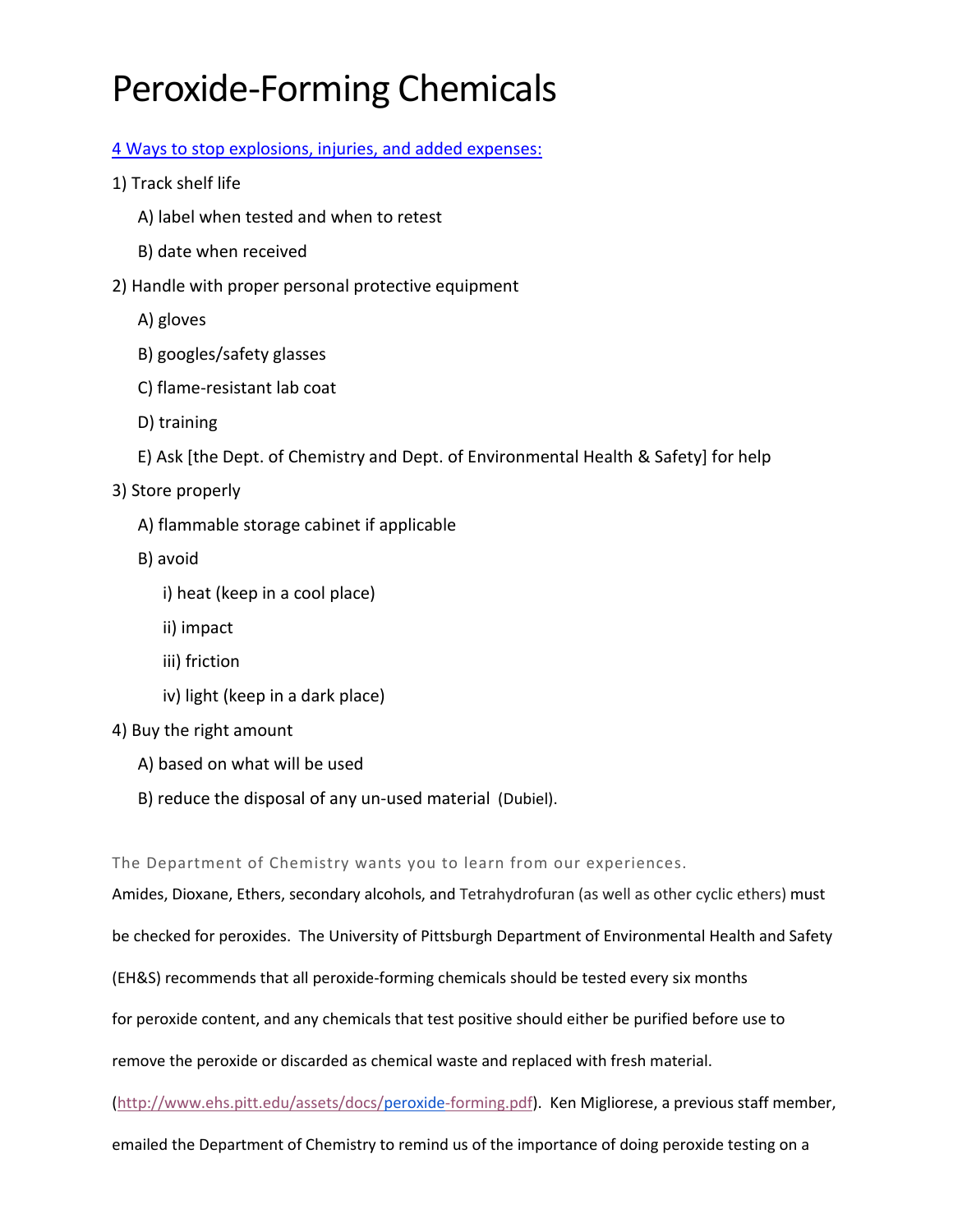regular basis. The need to test for peroxides was made clear to us by a series of unfortunate explosions which occurred in the undergraduate organic teaching labs in 2008. We had multiple defective layers of protection that caused failures of safety measures and three catastrophic errors (Reason). The errors, or incidents, were three separate explosions that occurred in three separate laboratories on three separate days. Different bottles of the same reagent were used in each of these instances. The explosions occurred during a simple distillation to identify an unknown pure liquid by boiling point determination. Before the labs were run, instructors were cautioned not to let their students distill out all of the flask's content.

On Monday, January 28, 2008, while disassembling a distillation apparatus, there was an explosion. This first explosion was not reported until the Wednesday afternoon instructor meeting.

In the evening on Tuesday, January 29, 2008, a student distilled their unknown reagent to dryness. Instead of letting the system cool, the set-up was touched and exploded upon slight jarring. The student was cut on three different places of her forehead. The student was escorted to the emergency room by the University of Pittsburgh Police Department (the Pitt Police). Her cuts were checked for glass, and she did not need stitches. The instructor cut his finger while cleaning up the debris, afterward he had his hearing medically evaluated, and it was fine. The Tuesday explosion was reported the next morning. There was a meeting for the organic instructors that afternoon.

On Wednesday, January 30, 2008, after the instructors were directly told about the dangers of distilling to dryness, another explosion occurred. This time the distillation flask was reported not to be dry. The student noticed a white vapor moving above the liquid. While talking to the instructor and touching the condenser, an explosion occurred within seconds. The instructor suffered a minor cut on her lower lip while the student got several cuts on her face and glass stuck between her teeth. She also complained of pain and temporary loss of hearing in one ear. The instructor called the Pitt Police, who were not available for another 45 minutes. The instructor drove the student to the emergency room. One piece of glass embedded in the student's face was removed, her neck was x-rayed to look for more glass.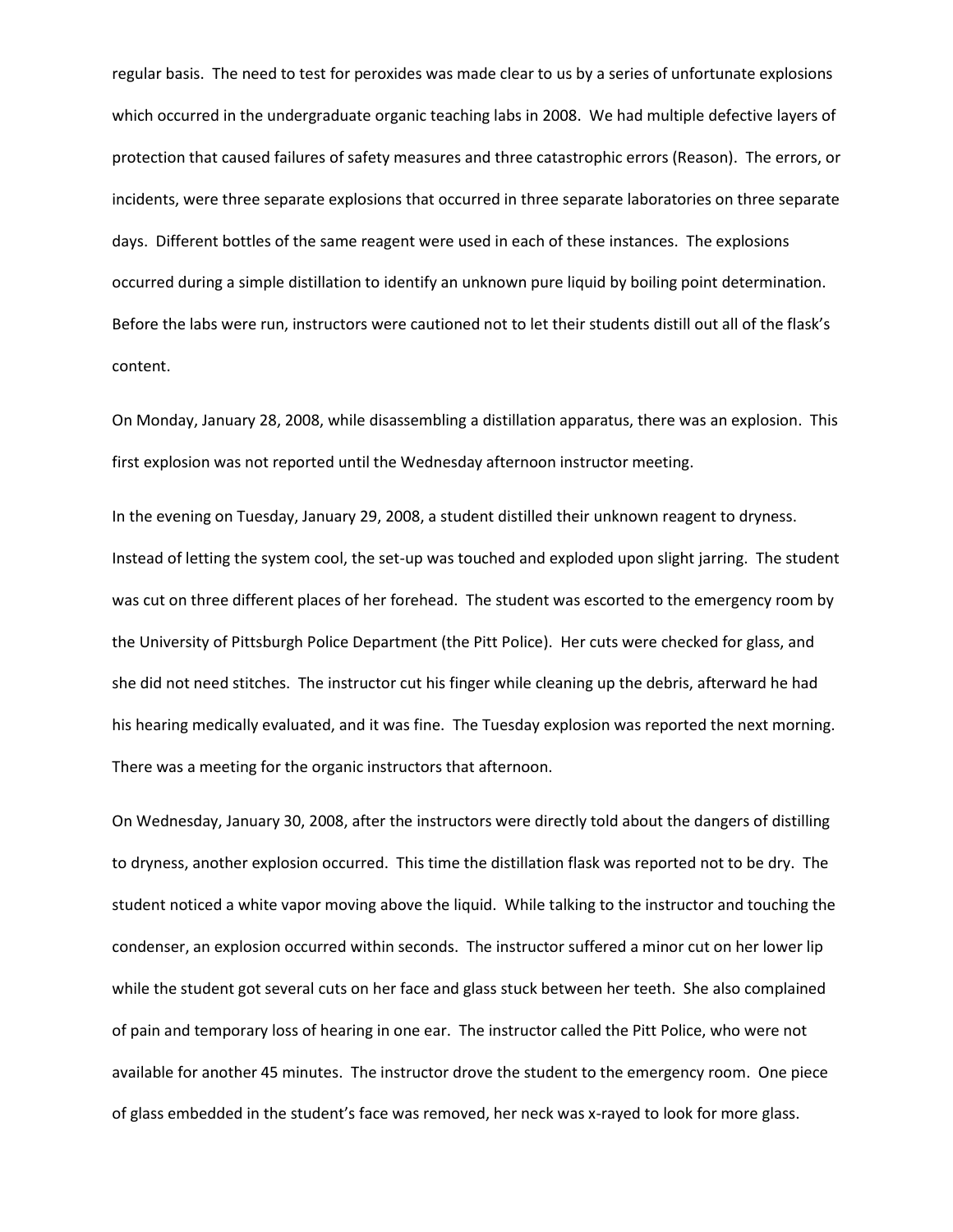When the student returned to class the next week, she said she was absolutely fine (Migliorese). The third explosion was reported, and the unknowns were removed from the teaching labs and held for testing by the Department of Chemistry.

2-Propanol, "Unknown B", was the common reagent in all three explosions. The safety document available at the time (a Material Safety Data Sheet for 2-Propanol) clearly warned about the potential of organic peroxide formation and the possibility of explosions if the organic peroxide containing residue is heated or shocked (Migliorese). A Material Safety Data Sheet (an MSDS) is the predecessor of our current Safety Data Sheets (SDS).Samples of the 2-Propanol were checked by the mass spectrometer and several high molecular weight components were identified (mass/e**-** 200-300). 2-Propanol unknowns were tested for organic peroxides with Potassium iodide, Water, and Starch solution. The bottles were found to contain significant quantities of organic peroxides using a published University of Washington EH&S method (EH&S Guidelines for Peroxide Forming Chemicals). The Washington EH&S method is similar to a Sigma-Aldrich Potassium Iodide Indicator method (Solvents Peroxide Forming Solvents).

*In an effort to stop this type of problem from happening again, we made several changes at multiple levels. The first failure occurred on the level of chemical storage. The "unknown" was stored in a clear glass bottle which once contained a concentrated acid. At the start of each semester, new material was continually added to the old reagents to fill up the containers. Today we buy new amber glass safety coated bottles and replace the containers after 2 years of use. Amber glass may help keep out UV light and stop catalysis of organic peroxide formation.* 

*The second layer of protection failed when we did not review the MSDS. The explosion happened with three samples of "Unknown B" that only contained 2-Propanol. The MSDS at the time said NOT to distill the 2-Propanol because of the potential to concentrate any peroxides formed (Fisher Scientific). 2- Propanol, a secondary alcohol, had formed into some potentially explosive organic peroxides. Today we do not use 2-Propanol as a boiling point unknown.*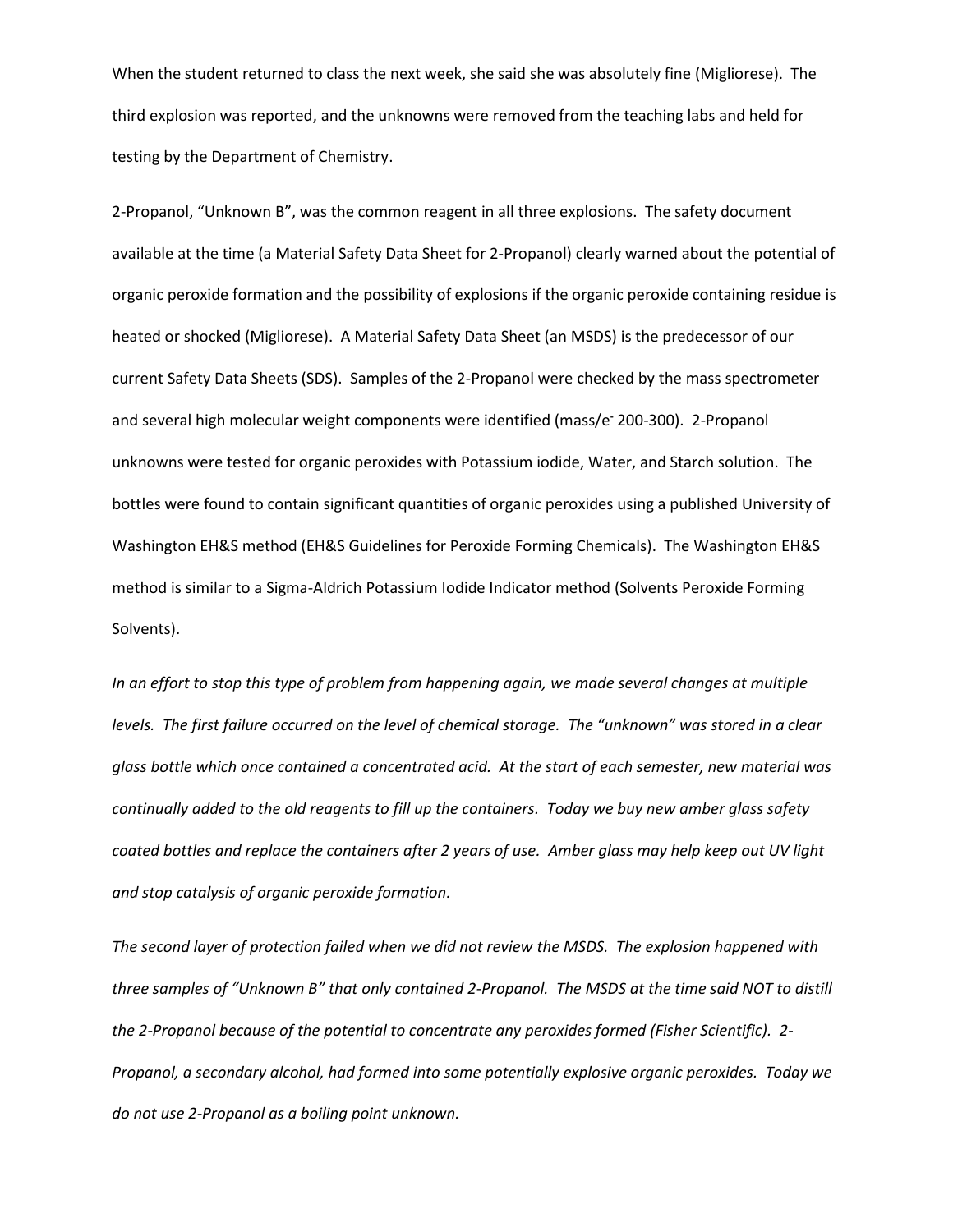*We only heard about the first explosion after another explosion had happened – a third failed layer of protection. Today we have a policy to report incidents within 24 hours, along with a form to hand into the undergraduate stockroom about lab issues including, but not limited to, leaks or problems with certified chemical fume hoods. That way we can know about any issues that need to be corrected.* 

*The fourth level of failure was with quality control. We never tested the boiling point unknowns for peroxide content. Today we test the unknowns we distill for organic peroxide content, plus any other material that is or contains 2-Propanol, Amides, Ethers, etc. When testing, the test strip is dipped into a sample of the anhydrous flammable solvent and then Distilled Water is added to the strip. The peroxide test strip turned black when "Unknown B" was tested. That type of strip is ten times less sensitive the strips we now use. The test strips contain Starch and Potassium iodide, and when mixed with Water the analyte can turn the strip any degree of blue. Turning the test strip black meant there was a significant amount of peroxides in the 2-Propanol, that were beyond the scale of the test strip.*

*Butylated hydroxytoluene (BHT) stabilized Diethyl ether passes the ACS certified reagent standards when below 1 ppm of organic peroxides. Today we test for organic peroxides every 6 months, and we dispose of any material above or equal to 3 ppm. This would be a light sky blue color on a test strip.* 



*http://www.nexternal.com/gallade/images/Env\_test\_quant.jpg*

*Today we have a positive hand-off measure. The bottles are tagged and the labels contain the test date, quantity of measurable organic peroxides, analyst's initials, and a re-test date.* 

*Lack of proper equipment was the fifth factor contributing to the accidents. The students should not distill to dryness, but the last item disassembled from the distillation apparatus would be the round*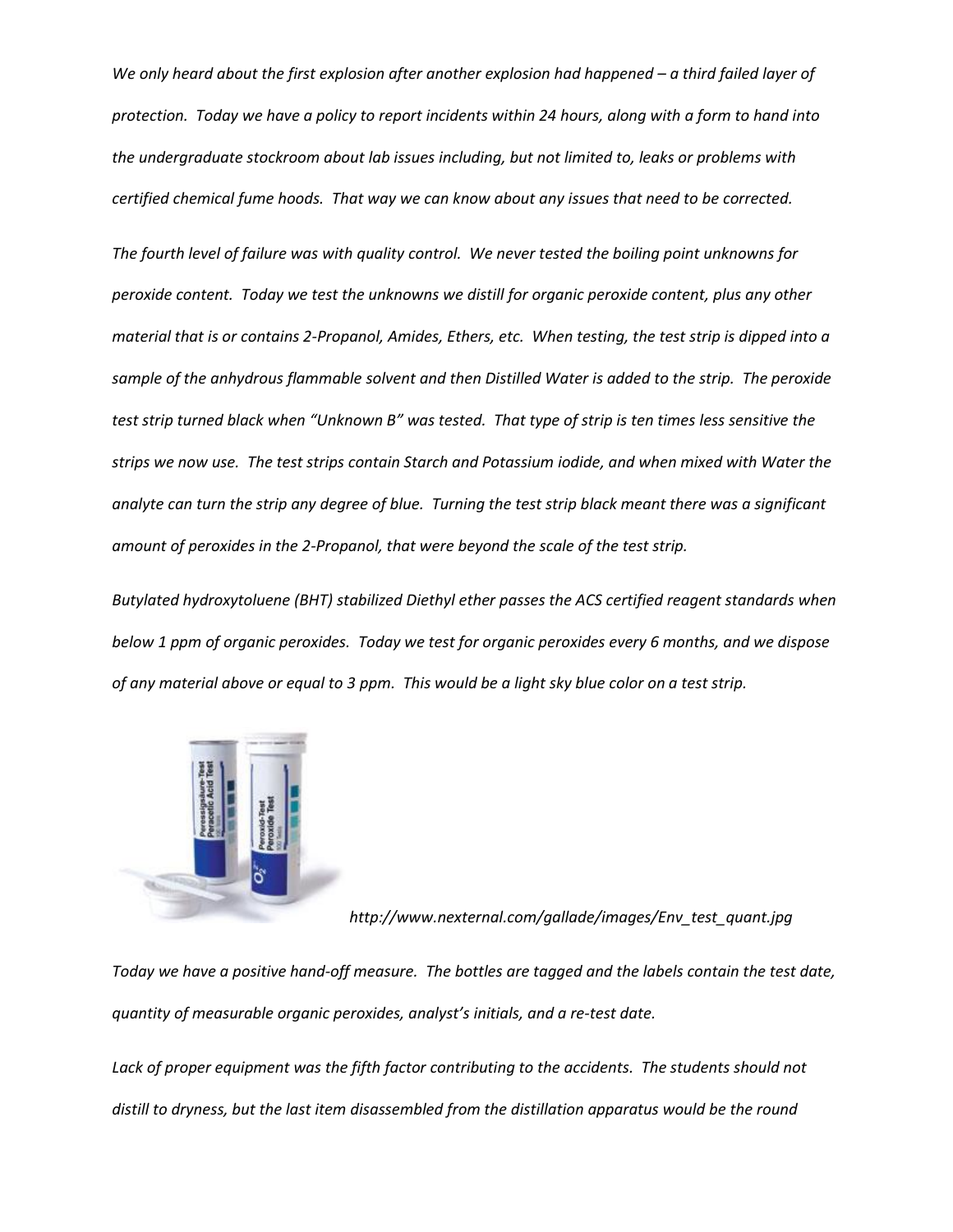*bottom boiling flask from inside the, still warm, heating mantle. The distillation process in the teaching labs has since changed. We now have lab jacks, that way the heating mantle can be dropped down and pulled away from the flask when the heat is turned off.* 

It is well known that the presence of unintended peroxides can modify the course and outcome of many chemical reactions. Since the Department of Chemistry instituted this testing program in 2008, we have had no reported accidents involving peroxide-contaminated chemicals (Migliorese).

Upon reviewing current SDS, there are surprising inconsistencies in the Storage and the Stability and Reactivity sections of SDS's for 2-Propanol. SDS's from Fisher, Flinn Scientific, and Sigma-Aldrich were reviewed. A Thermo Fisher Scientific SDS does not seem to indicate the potential for organic peroxides to form. The Sigma-Aldrich SDS clearly notes the potential for organic peroxides to form. Plus, the Flinn Scientific SDS says "Shelf life: Fair. Organic peroxides may develop if exposed to light and air, which can result in explosions, especially when distilled. Avoid prolonged storage," under the Stability and Reactivity section ("Isopropyl Alcohol."). **The Department of Chemistry recommends using the** 

#### **SDS from the vendor or manufacturer that your material comes from.**

Please contact the Department of Chemistry and/or EH&S [\(412-624-9505\)](tel:412-624-9505) if you have further questions. To help with this testing EMD Millipore Sigma sells Catalog number 1100110002 Peroxide Test Method: colorimetric test strips  $0.5 - 2 - 5 - 10 - 25$  mg/L H2O2 in packs of 25 each. Other scientific suppliers sell similar test strips.

#### **External Resources:**

[Peroxide Forming Chemicals Video on You\(Tube\) Published on Aug 20, 2014 by Triumvirate](https://youtu.be/s8iB1zbg7Cc)  [Environmental](https://youtu.be/s8iB1zbg7Cc) -- <https://youtu.be/s8iB1zbg7Cc>

Peroxide Formers Best Practices Online By Ted Dubiel <http://www.triumvirate.com/blog/4-ways-you-could-be-mismanaging-your-peroxide-formers>

Revised September 27, 2019 JCJ/LMH